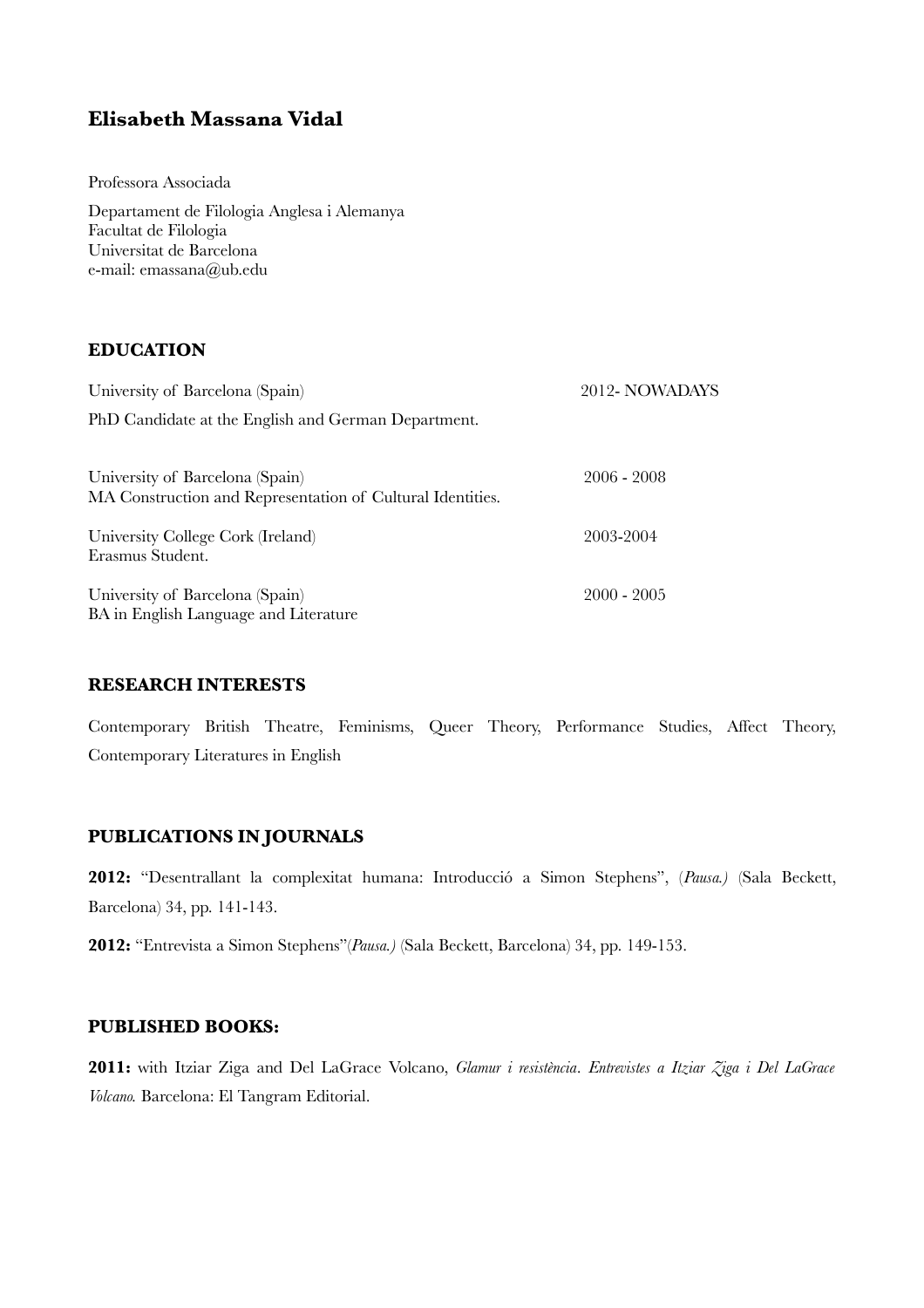#### **PARTICIPATION IN CONFERENCES**

**2015**: "Cartographies of Silence in debbie tucker green's *truth and reconciliation*", paper presented at the debbie tucker green Symposium, Lincoln School of Fine and Performing Arts and Lincoln's 21st Century Research Group, University of Lincoln, 21 November.

**2014:** "Bodies on/off Stage: Towards an Analysis of the Performance of Terror in Post-9/11 British Theatre", paper presented at the New Scholars' Forum of "Theatre and Stratifcation", International Federation for Theatre Research Conference (IFTR/FIRT), University of Warwick, 28 July- 2 August.

**2014:** "Mark Ravenhill in Performance: Breakfast, Video-Games and War on Terror", paper presented at the 3rd International Conference "What Happens Now: 21st Century Writing in English", University of Lincoln, 14-17 July.

**2013:** "Preliminaries for a chapter on Mark Ravenhill's *Shoot/Get Treasure/Repeat*", paper presented at the PhD Forum at "Theatre and Politics: Theatre as Cultural Intervention", 22th Annual Conference of the German Society for Contemporary Theatre and Drama in English (CDE), Charles University, Prague, 30 May-2 June.

**2012:** "Transient Bodies, Altered Meanings. Bodily Co-Presence and Spectatorship Response-Ability in Mark Ravenhill's *Birth of a Nation"*, paper presented at "Performing Transformations International Conference", International Centre for Performance Studies, Tangier (Morocco), 1-4 June.

**2010:** "Glamour i Resistències: Construint el gènere a cops de taló", paper presented at "Noves Subjectivitats/Sexualitats Literàries", Centre Dona i Literatura, Universitat de Barcelona, 4-5 November.

**2009:** "Re-reading Gender Performativity: Subversion and Parody in British Queer Theatre Representations", paper presented at the conference "Representing Gender in the Performative Arts", University of Groningen, 12-13 November.

**2009:** "Mark Ravenhill vs. Section 28: Family Values Revisited or a Queer Theatre Challenge to Heteronormativity", paper presented at the "First Conference of Young Researchers on Anglophone Studies" (ASYRAS), University of Salamanca, 1-3 October.

#### **PARTICIPATION IN TALKS AND SEMINARS**

**2015:** "Theories of the In-between: On the Intersections between Terror and Precarity", paper presented at the "Taller de Tesis" PhD Programme "Construcció i Representació d'Identitats Culturals", Universitat de Barcelona, Facultat de Filologia, 22 May.

**2014:** attendance to the "Second Augsburg-Barcelona Seminar" organized by the research project "Darstellungen des Prekären im britishen Gegenwartstheater" ("Representations of the Precarious in Contemporary British Theatre"), funded by the DAAD (Deutscher Akademischer Austausch Dienst – German Academic Exchange Service; Projekt-ID: 57049392), University of Barcelona, 15-19 September.